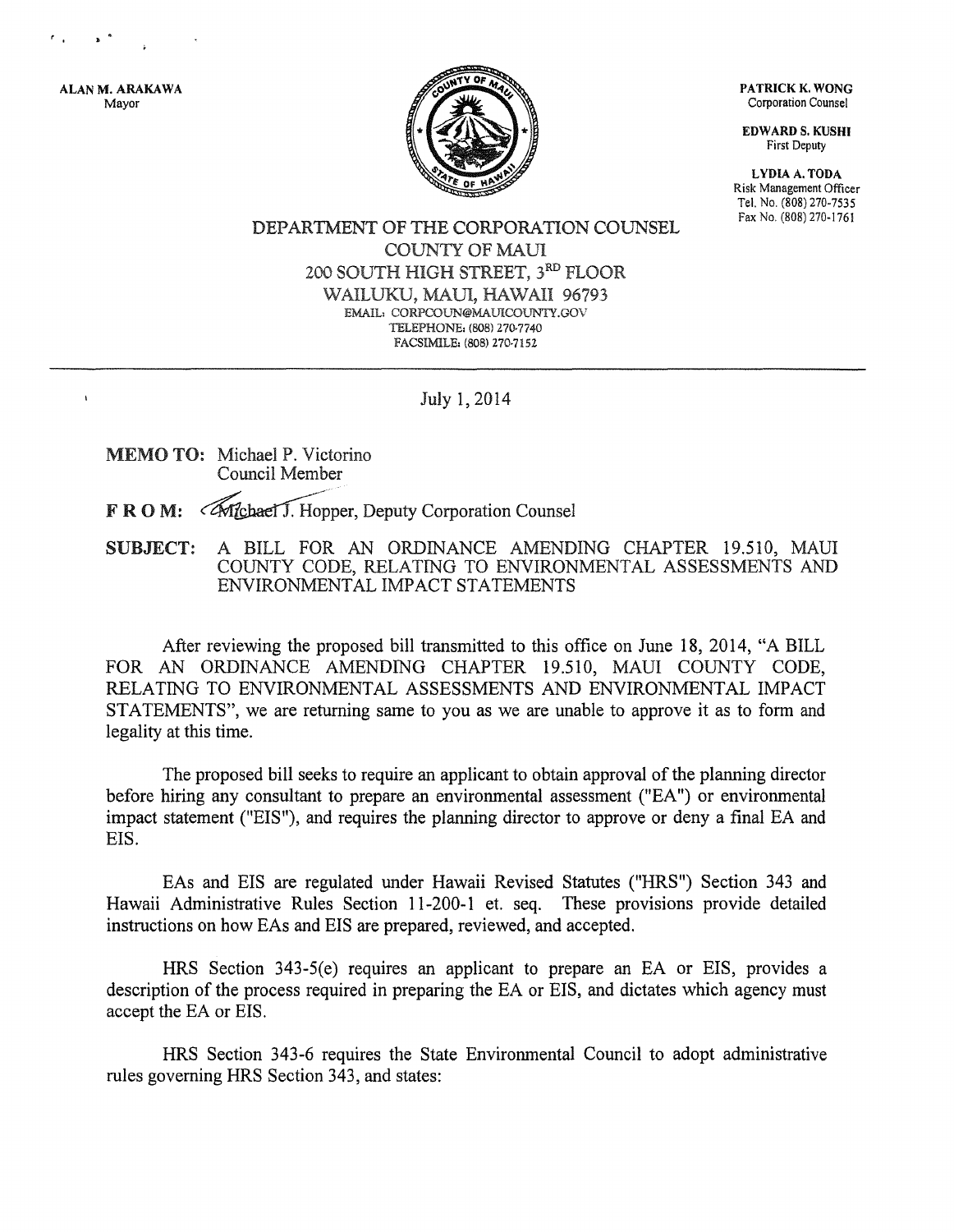$\mathbf{r}_{-1}$ 

 $\alpha$ 

(a) After consultation with the affected agencies, the council shall adopt, amend, or repeal necessary rules for the purposes of this chapter in accordance with chapter 91 including, but not limited to, rules that shall:

Prescribe the procedures whereby a group of  $(1)$ proposed actions may be treated by a single environmental assessment or statement:

(2) Establish procedures whereby specific types of actions, because they will probably have minimal or no significant effects on the environment, are declared exempt from the preparation of an environmental assessment;

## (3) Prescribe procedures for the preparation of an environmental assessment;

( 4) Prescribe the contents of an environmental assessment;

(5) Prescribe procedures for informing the public of determinations that a statement is either required or not required, for informing the public of the availability of draft environmental impact statements for review and comments, and for informing the public of the acceptance or nonacceptance of the final environmental statement;

(6) Prescribe the contents of an environmental impact statement;

(7) Prescribe procedures for the submission, distribution, review, acceptance or nonacceptance, and withdrawal of an environmental impact statement;

## **(8) Establish criteria to determine whether an environmental impact statement is acceptable or not; and**

(9) Prescribe procedures to appeal the nonacceptance of an environmental impact statement to the environmental council.

(b) At least one public hearing shall be held in each county prior to the final adoption, amendment, or repeal of any rule.

(emphasis added).